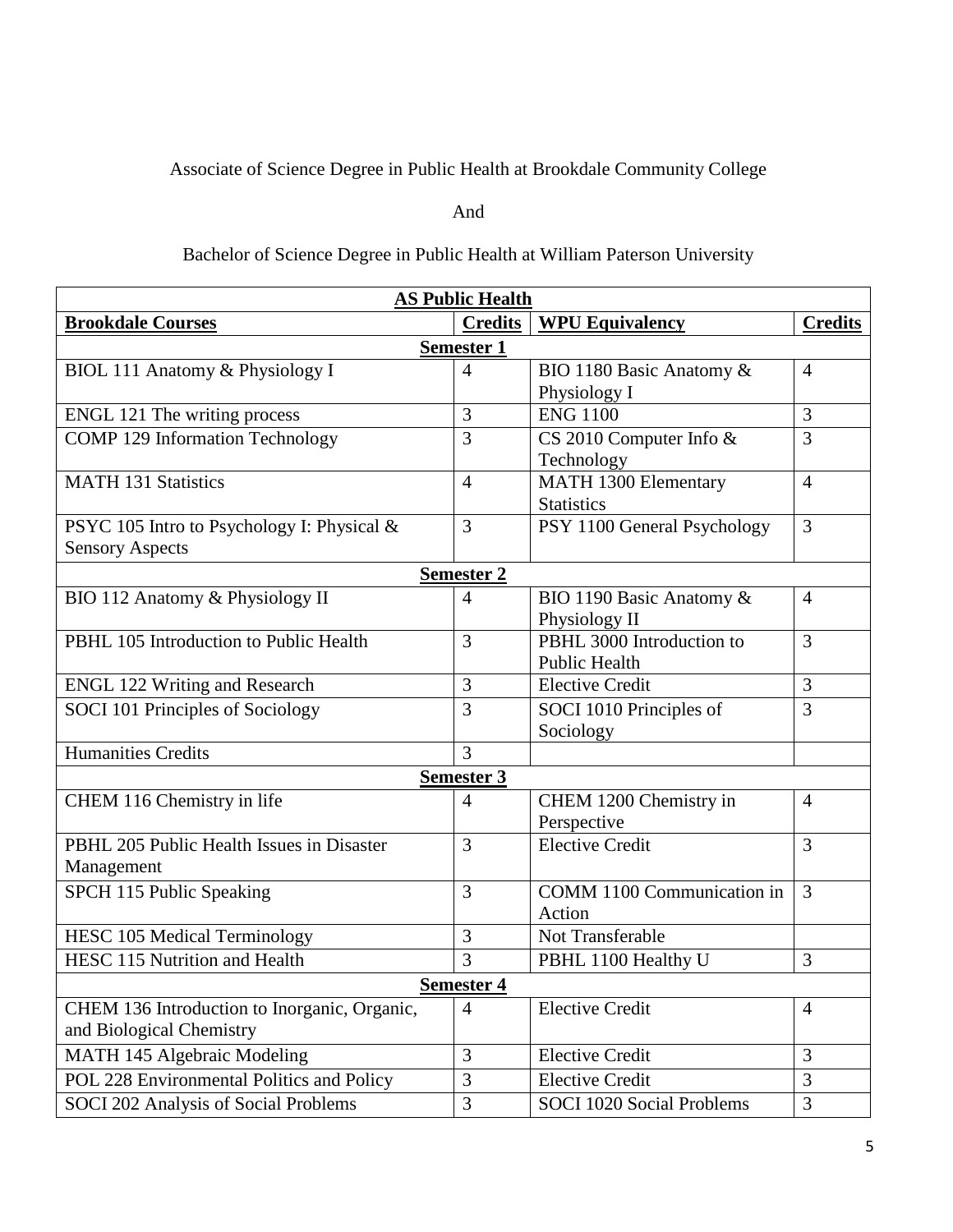| <b>BS-</b> Public Health (53 credits required for the major) |                                       |                |  |  |  |  |
|--------------------------------------------------------------|---------------------------------------|----------------|--|--|--|--|
|                                                              | <b>Public Health Core Courses</b>     |                |  |  |  |  |
|                                                              | PBHL 2950 Disparities in              | 3              |  |  |  |  |
|                                                              | Health                                |                |  |  |  |  |
|                                                              | PBHL 3010 Principles of               | 3              |  |  |  |  |
|                                                              | <b>Behavior Change</b>                |                |  |  |  |  |
|                                                              | PBHL 3020 Health Care in U.S.         | $\overline{3}$ |  |  |  |  |
|                                                              | PBHL 3040 Health Research             | 3              |  |  |  |  |
|                                                              | Methods I                             |                |  |  |  |  |
|                                                              | PBHL 3042 Health Research             | 3              |  |  |  |  |
|                                                              | Methods II                            |                |  |  |  |  |
|                                                              | PBHL 3110 Global Health               | 3              |  |  |  |  |
|                                                              | <b>Issues</b>                         |                |  |  |  |  |
|                                                              | PBHL 3400 Environmental               | 3              |  |  |  |  |
|                                                              | Health                                |                |  |  |  |  |
|                                                              | PBHL 3610 Health                      | $\overline{3}$ |  |  |  |  |
|                                                              | <b>Communication Methods</b>          |                |  |  |  |  |
|                                                              | PBHL 4000 Epidemiology                | 3              |  |  |  |  |
|                                                              | PBHL 4500 Health                      | $\overline{3}$ |  |  |  |  |
|                                                              | Administration                        |                |  |  |  |  |
|                                                              | PBHL 4610 Program Planning            | 3              |  |  |  |  |
|                                                              | PBHL 4965 Introduction to             | $\mathbf{1}$   |  |  |  |  |
|                                                              | Internship in Public Health           |                |  |  |  |  |
|                                                              | Promotion                             |                |  |  |  |  |
|                                                              | PBHL 4975 Internship in Public        | 9              |  |  |  |  |
|                                                              | <b>Health Promotion</b>               |                |  |  |  |  |
|                                                              | <b>Public Health Elective (Choose</b> |                |  |  |  |  |
|                                                              | $\bf{1}$                              |                |  |  |  |  |
|                                                              | PBHL 2100 Women's Health              | 3              |  |  |  |  |
|                                                              | PBHL 2150 Drugs and Health            | 3              |  |  |  |  |
|                                                              | PBHL 2200 Stress Management           | 3              |  |  |  |  |
|                                                              | PBHL 2210 Nutrition                   | $\overline{3}$ |  |  |  |  |
|                                                              | PBHL 2700 Concepts and Issues         | 3              |  |  |  |  |
|                                                              | of Aging                              |                |  |  |  |  |
|                                                              | PBHL 2900 Human Sexuality             | 3              |  |  |  |  |
|                                                              | PBHL 2920 LGBTQ Health                | 3              |  |  |  |  |
|                                                              | PBHL 3120 Ethics in Public<br>Health  | 3              |  |  |  |  |
|                                                              | PBHL 3130 Violence as A               | 3              |  |  |  |  |
|                                                              | Public Health Issue                   |                |  |  |  |  |
|                                                              | PBHL 3140 Reproductive                | 3              |  |  |  |  |
|                                                              | Rights                                |                |  |  |  |  |
|                                                              |                                       |                |  |  |  |  |
|                                                              |                                       | 5              |  |  |  |  |